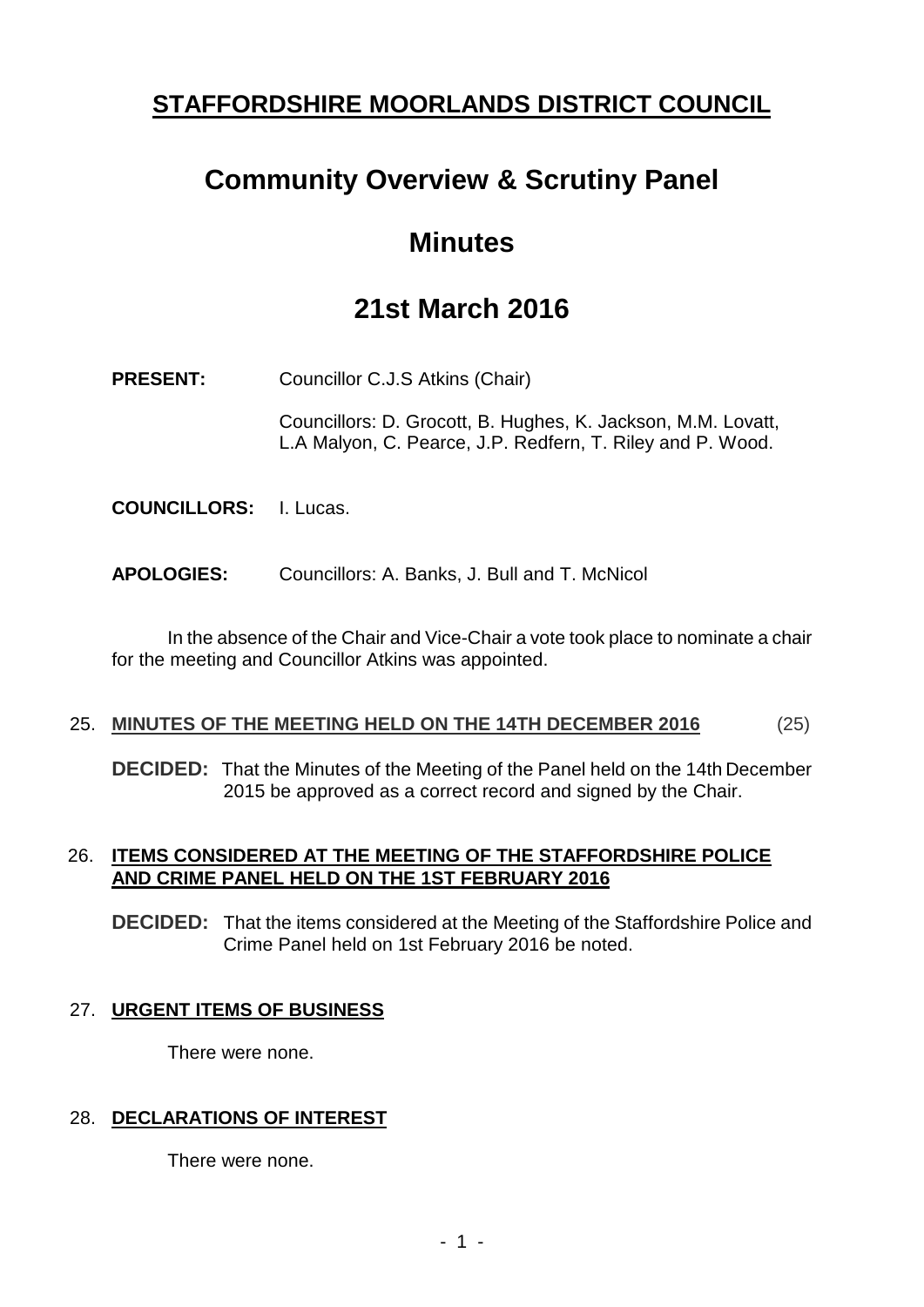#### 29. **QUESTIONS TO PORTFOLIO HOLDERS** (29)

There were none.

#### 30. **POLICE FORCE OPERATIONAL ANNUAL UPDATE**

Inspector Ian Hancock provided Members with an overview of how the area was policed. Staffing levels were explained and the Inspector was very proud of the team, the staff were excellent and various awards and commendations had been received.

The team was currently undergoing a transformation process and a new induction programme had been introduced in October 2015. All crimes were recorded ethically and there was evidence that there was confidence in reporting crime. After a report by Her Majesty's Inspectorate of Constabulary (HMIC) a safeguarding hub had been set up, which was proving to be a success.

#### **Performance**

The Panel was also informed of the following performance statistics:-

- 316 crimes had been recorded to the end of February 2016. This equated to approximately 2 crimes per day. The average across the country for the same period was 11.6 offences per day;
- Burglary was up by 10%;
- Violence was the same as the year before;
- Sexual offences were over target following other local and national trends due to media reports and encouragement to report (many were historic offences);
- Thefts had reduced by 9.2%;
- Other violence against a person (hidden violence, social media) was a real issue and very difficult to challenge. This had increased by 59%;
- Public order issues increased by 38%;
- Vehicle crime was down by 10%;
- Anti-social behaviour was down by 1%.

A recent vulnerability report was disappointing regarding mental health and steps had been made to review and manage this, which included the delivery of an action plan.

There was a clear drive for policing to remain local, not from central hubs and different staff mixes may be introduced into teams. This would include investigating and supporting officers.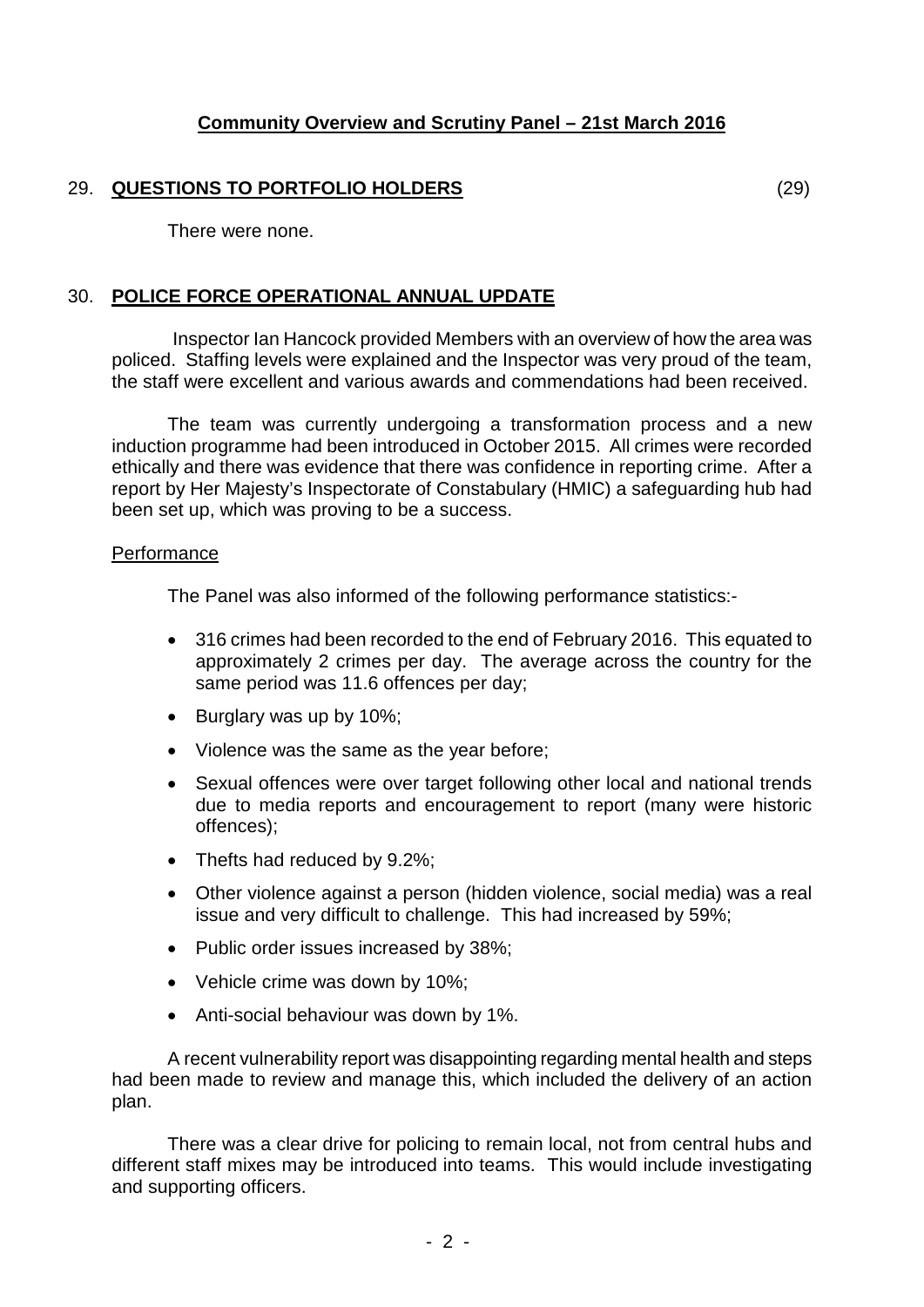### 30. **POLICE FORCE OPERATIONAL ANNUAL UPDATE (CONTINUED)** (30)

On a daily basis the local area policing team looked at improving safeguarding and areas that had been highlighted to focus on were counter terrorism, organised crime, cross border business crime and action against anti-social behaviour.

Members thanked the Inspector for the update and to summarise the following points and comments and questions were raised:-

- Congratulations to all staff that received awards and commendations;
- Level of education at schools with regard to online bullying;
- If police officers would be relocated from rural areas to towns and cities;
- If automatic number plate recognition (ANPR) was operational across the Moorlands;
- If the police mobile unit could be more frequently deployed in the Checkley area;
- That the police were working well within the vicinity of Checkley;
- If fighting had increased in the Biddulph town centre;
- Levels of missing children in the area and if child exploitation was high on the agenda;
- Issues around childrens' homes and how neighbouring properties could be affected.

Inspector Hancock responded to the effect, that police numbers would remain and that it was important to maintain visibility in the rural areas to provide re-assurance. On-line bullying was a difficult challenge as it was a 'hidden' crime. PCSOs worked with partners to assist with education around this type of bullying in schools.

The Force was beginning to see the benefit of ANPR in the detection of cross border criminality and further infrastructure around arterial routes and businesses such as Alton Towers and JCB had been requested. It was suggested that the Police and Crime Commissioner be invited to a meeting of the Panel to discuss this subject further.

The local police officers in the Checkley area would arrange for some dates to be planned for the mobile unit to visit the area.

A review had been completed over the last 12 months in the Biddulph town centre and there was no evidence that the level of fighting had increased. An increase in anti-social behaviour near to Sainsbury's had been noticed and a team, along with the local authority was looking into this at present.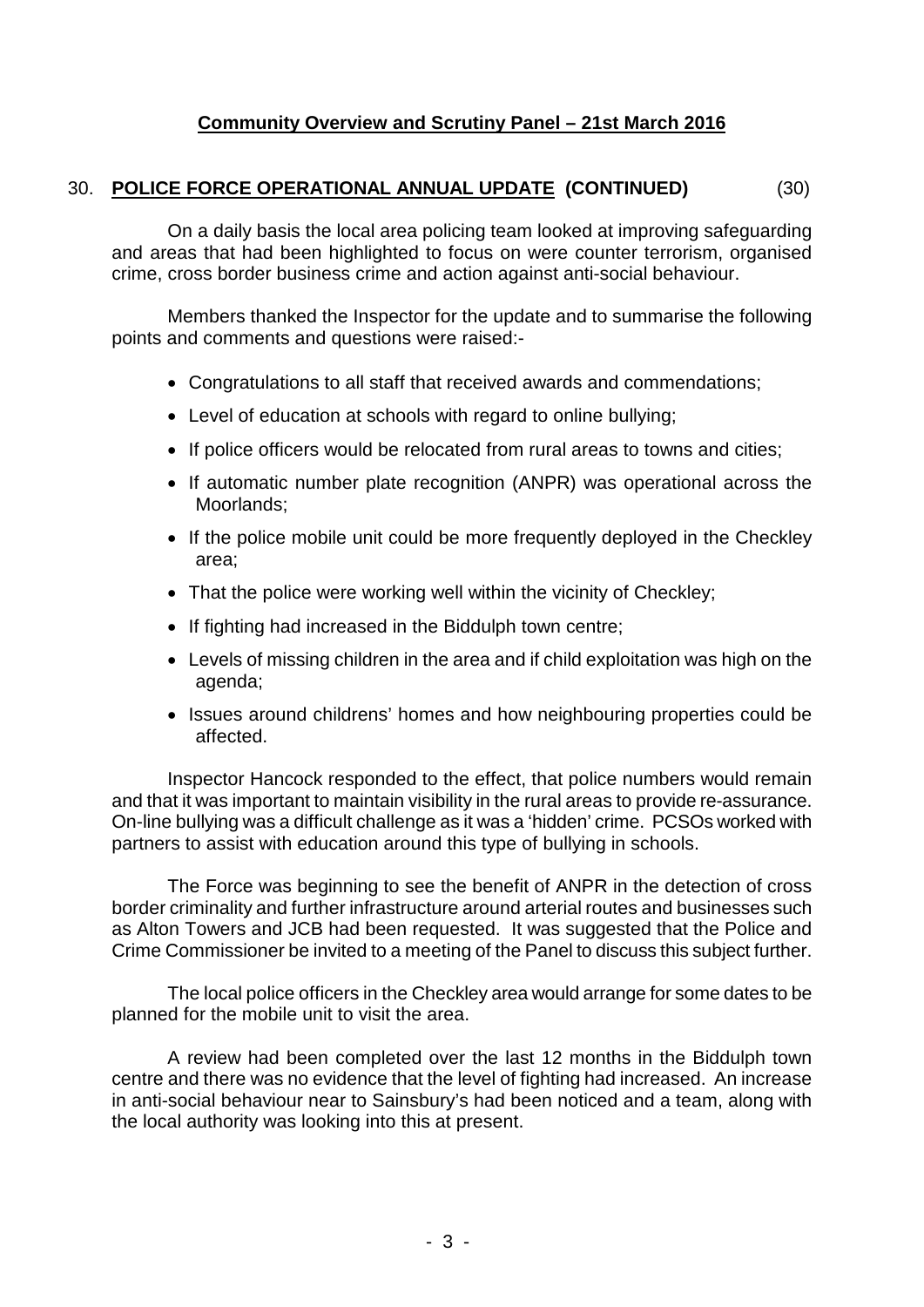## 30. **POLICE FORCE OPERATIONAL ANNUAL UPDATE (CONTINUED)** (30)

The officer did not have the exact figure for missing children and explained that in the region of 1 or 2 children were reported missing on a daily basis. These children tended to be from childrens' homes and child exploitation was a concern. The police dealt with problems at such homes as neighbourhood disputes, reported to Ofsted on occasions and worked with the managers as best as possible.

Best wishes were passed on to Inspector Hancock for his retirement and he was thanked for his helpfulness and professionalism.

#### **DECIDED:** a) That the update be noted.

b) That the Police and Crime Commissioner be invited to a future meeting of the Panel in relation to Automatic Number Plate Recognition.

#### 31. **SOCIAL CARE (PEOPLE BEING ABLE TO STAY IN THEIR OWN HOMES)**

The Panel received a presentation, introduced by Helen Trousdale, County Commissioner, which covered the following subject areas:-

- Our experience of people coming into hospital is through a crisis;
- What happens;
- What impacts on being able to get people home in a timely way;
- The Care Market in Staffordshire Moorlands;
- What we need more of in the future;
- Our vision of adult social care;
- Our journey to healthy, independent living in the future.

It was also brought to the attention of the Panel that a 48% increase had been seen in people reporting safeguarding concerns, due to better awareness and people felt more comfortable to report.

There was a 'live' consultation around the vision for social care at present and the officer would welcome any feedback on this.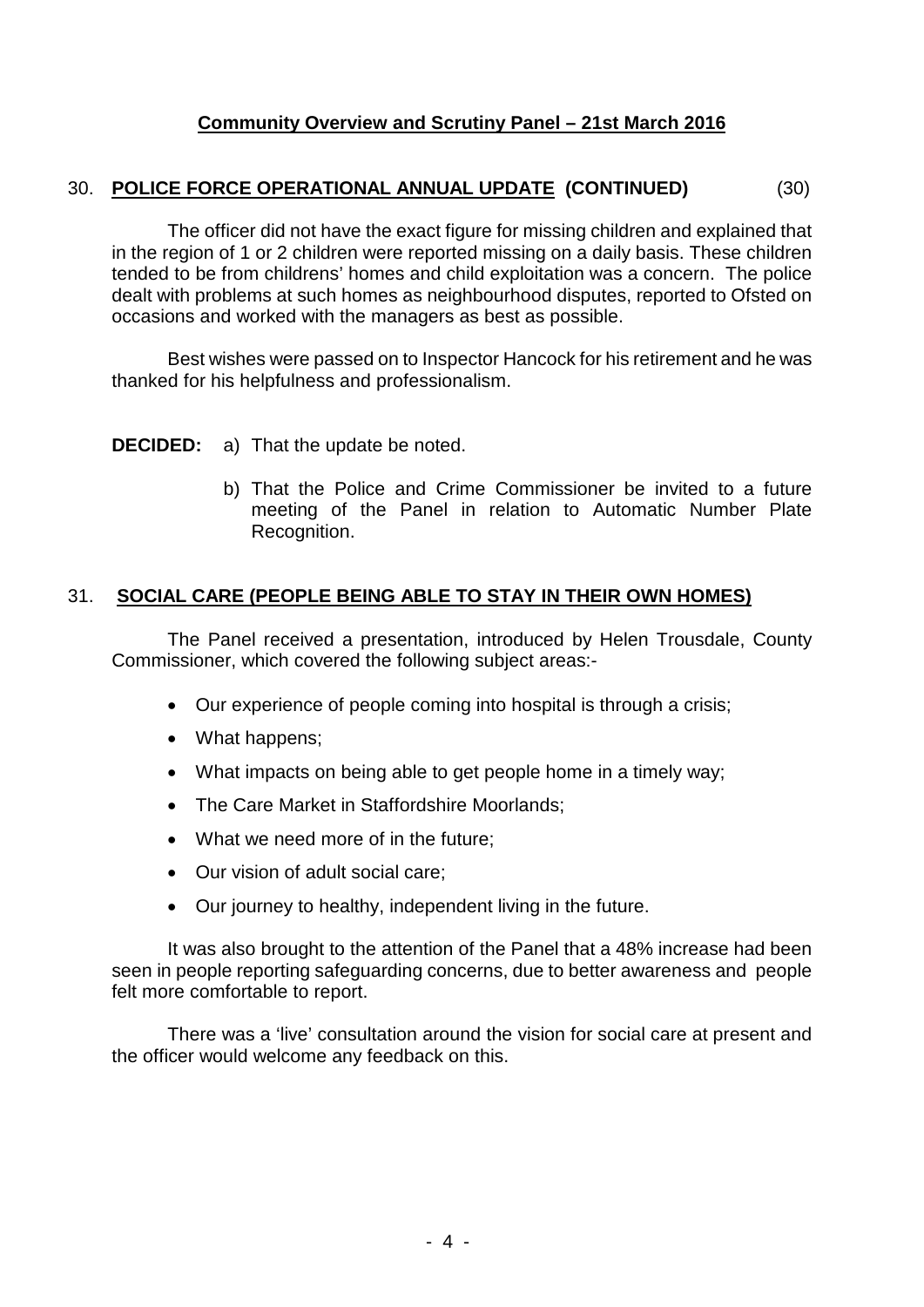#### 31. **SOCIAL CARE (PEOPLE BEING ABLE TO STAY IN THEIR OWN HOMES)** (31) **(CONTINUED)**

Members had the opportunity to ask questions and make comments. To summarise, the following points and questions were raised:-

- That the increase in people in crisis was due to the reduction in the level of services available;
- What impact the proposal to withdraw wardens from sheltered accommodation schemes operated by Sanctuary Housing would have on social care;
- Concern regarding the reduction of non acute beds in community hospitals;
- Level of GP involvement and if this would help to reduce the number of people admitted to hospital.

Helen Trousdale responded and advised that there had not been a significant increase in the number of people who had presented with a need for adult social care but there had been an increase in the number of people in hospital. The Clinical Commissioning Group (CCG) was doing a piece of work which looked at the top 5% of people at risk and likely to be admitted to hospital and how partners could work better to support and manage people with General Practitioners.

The officer confirmed that she had not had any contact with Sanctuary Housing in relation to their proposal to remove wardens. She explained that warden services were not taken into account when a care package was put together but understood the concerns of families.

A full impact assessment would be carried out in relation to the closure of nonacute beds and assurance was given that the County Council, Staffordshire and Stokeon-Trent Partnership NHS Trust (SSOTP) and the CCG worked very closely together.

Mandy Donald explained that the SSOTP worked with Nursing Homes and that the priority was for people to feel safe and supported so they did not need to telephone the emergency services.

On a daily basis the SSOTP telephoned the top 36 nursing homes so nursing teams could discuss any concerns. This has resulted in a 25% reduction in people presenting at A&E. This good example of local supportive work would be extended to more care homes in the future.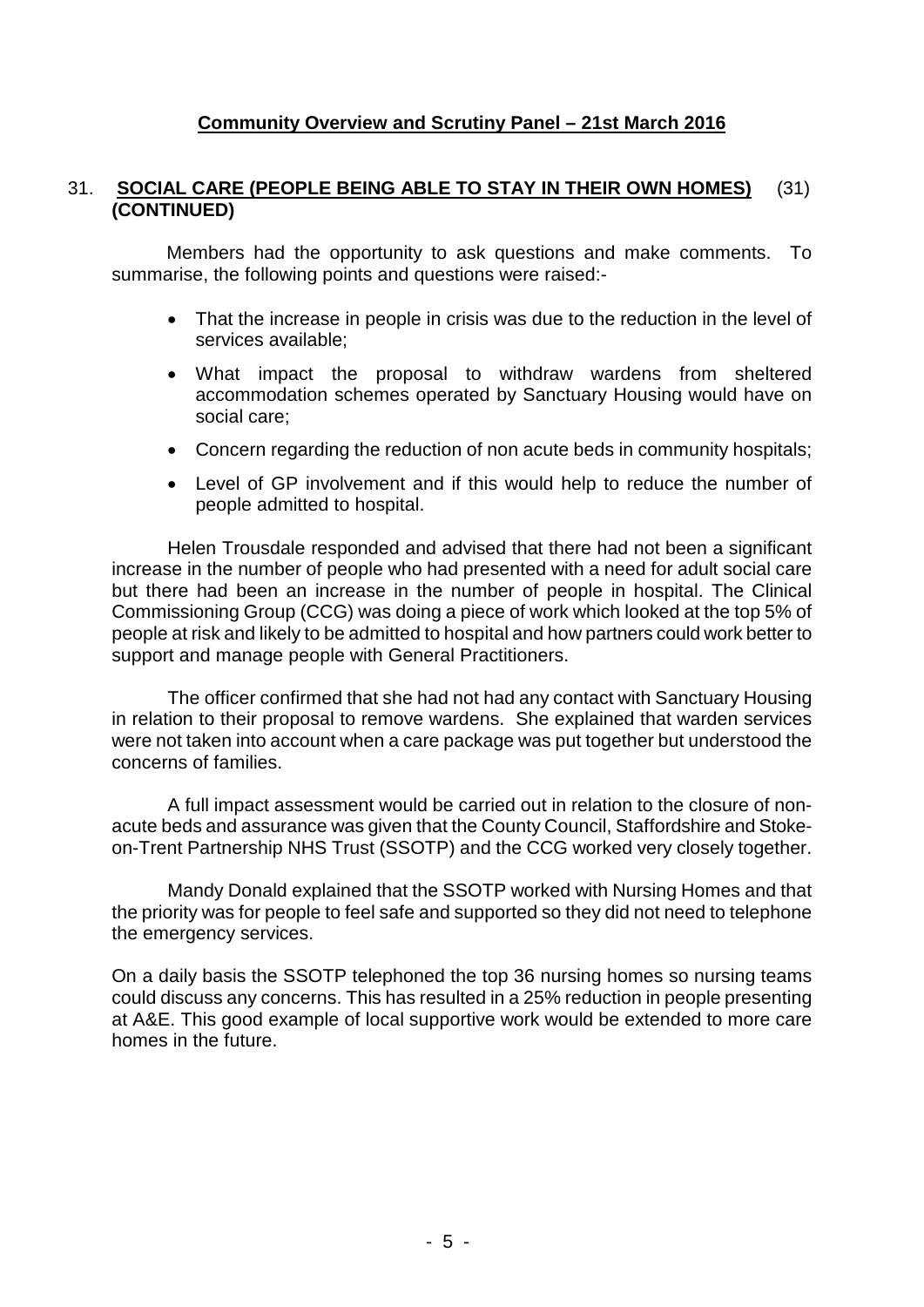#### 31. **SOCIAL CARE (PEOPLE BEING ABLE TO STAY IN THEIR OWN HOMES)** (31) **(CONTINUED)**

#### **Mandy Donald Chief Operating Officer, North Division and Community Hospitals, Staffordshire and Stoke on Trent Partnership NHS Trust**

Prior to the meeting, Members had sent queries relating to social care to the Trust and a presentation had been distributed which provided responses to these questions. The areas covered were as follows:-

- Integrated Local Care Teams;
- Referrals;
- Assessment and Support Planning;
- Integrated Working:
- Staffing Establishment;
- Reorganisation with the Service;
- Community Hospitals;
- Local Services;
- Management of High Dependency Clients;
- Direct Payments.

Discussion took place around the cost of care, which was on average £14.50 an hour, dependent on the length of time and individual needs. Everyone received a financial assessment, cost for care varied across the country and a lot of time was spent to keep people in their own homes. The officer wished to make it clear that people were assessed according to their needs and not to a budget. A Panel member felt that there was no consistency of staff, time spent providing care was very limited, a lot of paperwork was completed and people still had to rely on their family. Mandy Donald requested for any individual concerns to be raised in the appropriate way after the meeting.

Another Councillor remarked how pleased he was regarding the care that was provided for patients with Parkinson's Disease at Cheadle hospital and for the staff retention rates.

The length of time for direct payments to be received, the impact this had on day centres and how the appropriate fee was determined for such centres was discussed. In the majority of cases individual assessments were completed quickly and payment was received within 6 weeks. The County Council was developing a common resource application system to achieve consistency in the value amounts for levels of need.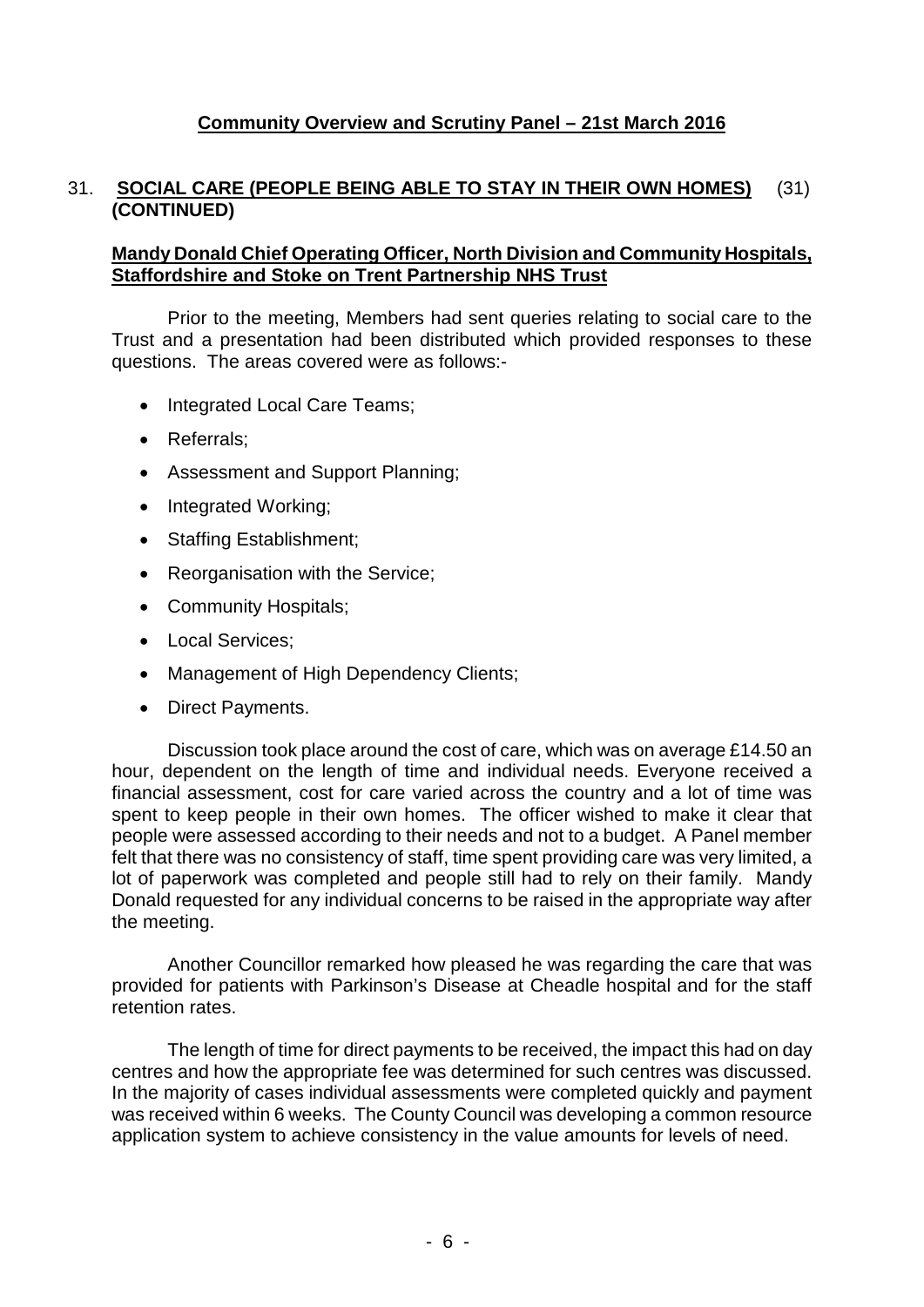#### 31. **SOCIAL CARE (PEOPLE BEING ABLE TO STAY IN THEIR OWN HOMES)** (31) **(CONTINUED)**

The officers were thanked for attending the meeting.

**DECIDED:** That the presentations be noted.

#### 32. **GRANT FUNDING FOR VOLUNTARY ORGANISATIONS**

Tim Davies provided Members with an overview of VAST, a charity which provided services and support to Voluntary Organisations, Community Groups, Charities and Social Enterprises in Staffordshire.

VAST also offered accounting and marketing support to enable groups to be more sustainable. An officer called Suzanne Clark was the main point of contact for this area.

Funds that were easier to access were explained to Members and the list that had been circulated to the Panel prior to the meeting was referred to. The importance of applying for funds in a timely manner was stressed as realistically applications for funding could take at least 6 months. Advice could be provided on what to include in bids and training on how to complete applications for funding in the future.

The Panel also received an overview of the services that Staffordshire Council of Voluntary Youth Services provided from Claire John, Development Worker. This included assistance for new and existing youth groups, free training, DBS checks, volunteering and recruitment.

A member of the Panel was of the opinion that the available funding was mainly for capital funding and the problem that most organisations faced was revenue costs. The Coalfields Regeneration Trust was referred to and the possibility of endowment funding for sustainability.

Both officers were thanked for the help and assistance they had provided to people in the community. Information packs for both organisations were available in the Member Services Office.

**DECIDED:** That the update be noted.